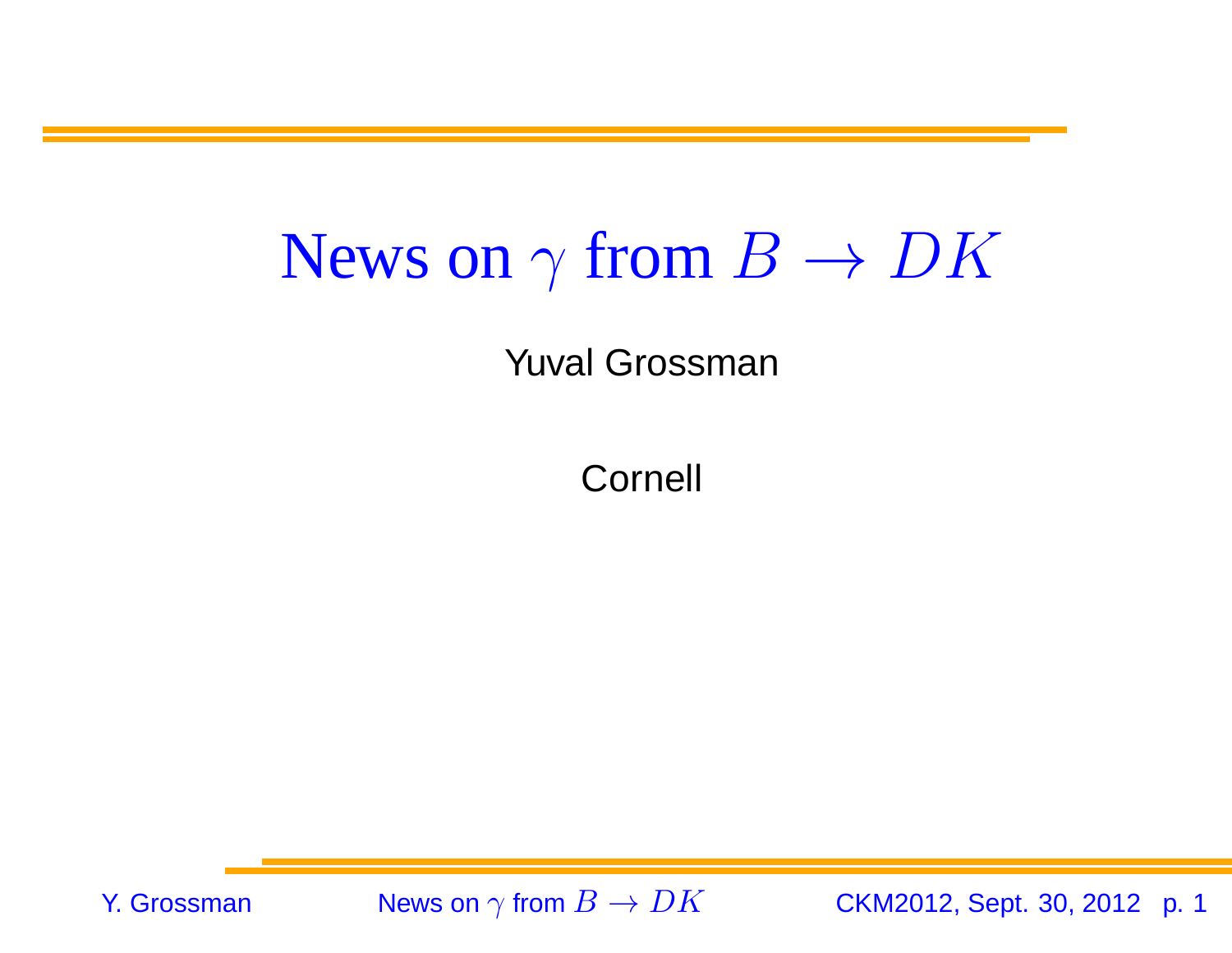#### Introduction and outline

- We all know that  $B\to DK$  can be used to get  $\gamma,$  hasically with no hadronic uncertainties basically with no hadronic uncertainties
- On the theory side, what are the errors?
	- **Charm mixing (old)**
	- CPV in charm decay (new)
	- CPV in  $K_S$  decay (new)



Y. Grossman

 $\gamma$  from  $B\to$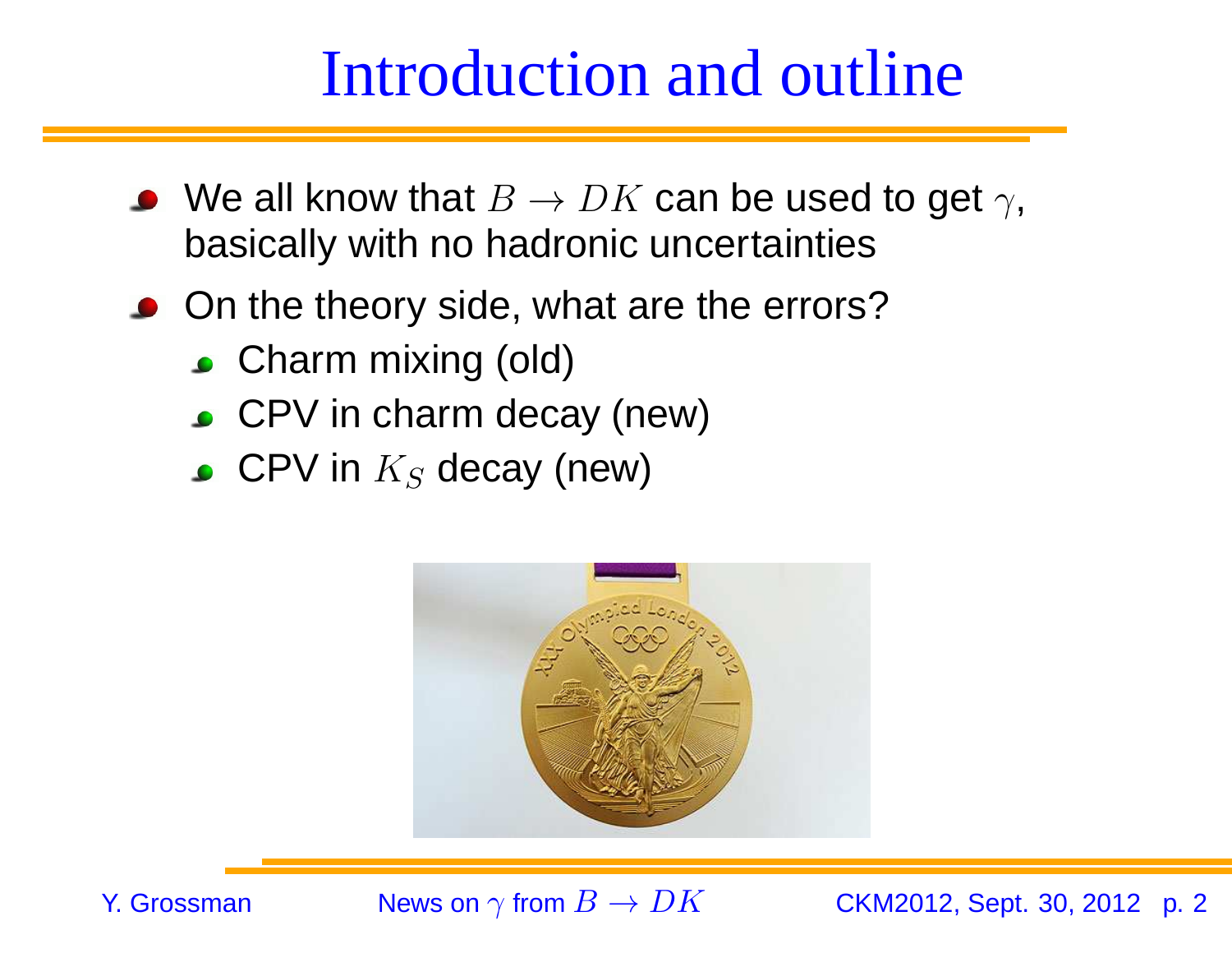# The basic of  $B \to DK$

Gronau and Wyler

Use interference between  $b\to c\bar{u}s$  and  $b\to u\bar{c}s$ 



Interference between

$$
B^+ \to DK^+ \quad \text{follows by} \quad D \to f
$$
  

$$
B^+ \to \overline{D}K^+ \quad \text{follows by} \quad \overline{D} \to f
$$

 $f$  can be any common final state to  $D$  and  $D$ 

Y. Grossman

n  $\gamma$  from  $B\to$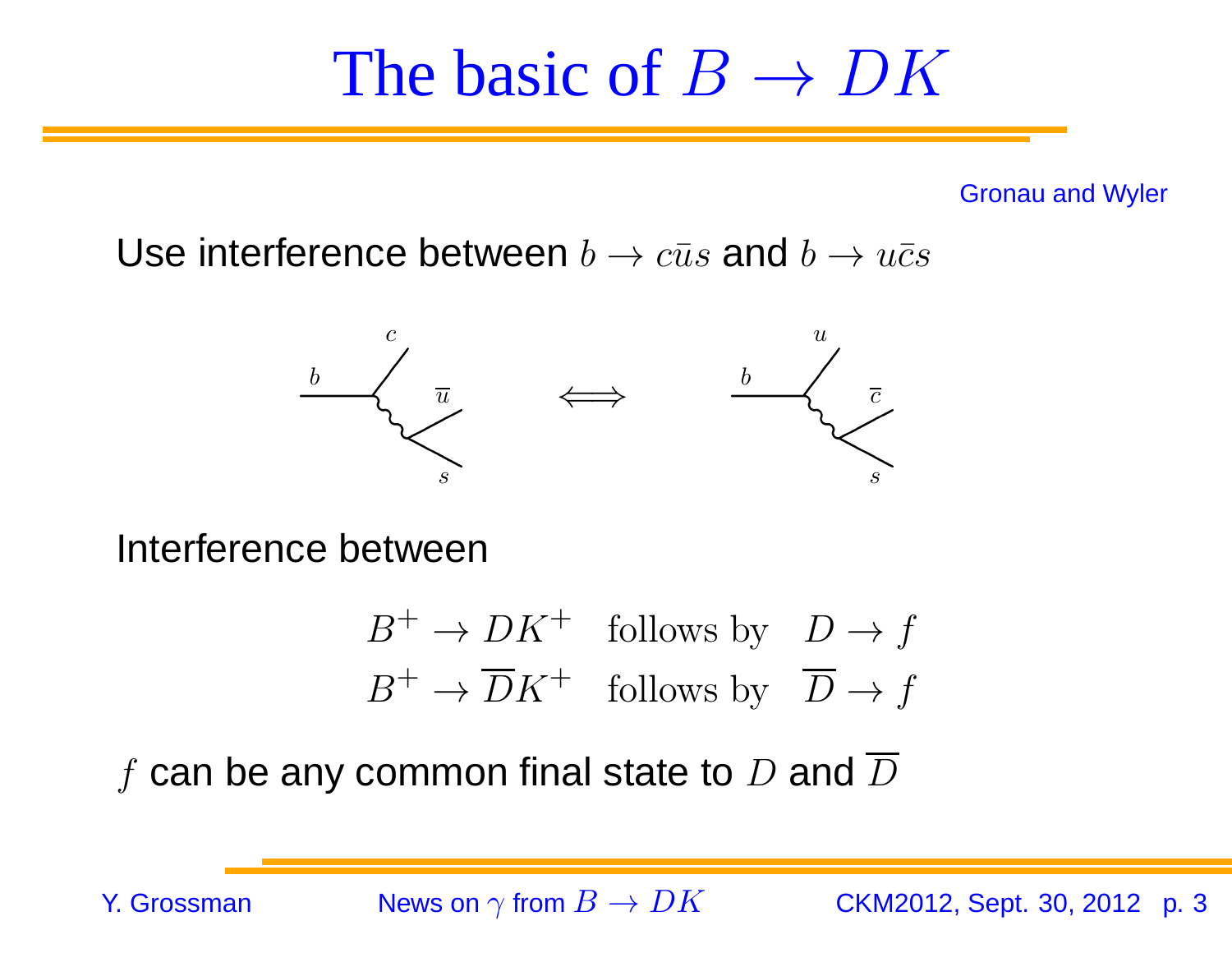#### Factorization and interference

# Why is  $B\to DK$  so clean?

Factorization and interference: they are both needed

- Interference: we need it in order to get CP violation
- Factorization: it helps us calculating

$$
A(B \to \psi K_S \to (\mu^+ \mu^-)_{\psi} (\pi^+ \pi^-)_{K_S}) =
$$
  
 
$$
A(B \to \psi K_S) \times A(\psi \to \mu^+ \mu^-) \times A(K_S \to \pi^+ \pi^-)
$$

Usually, these two do not come together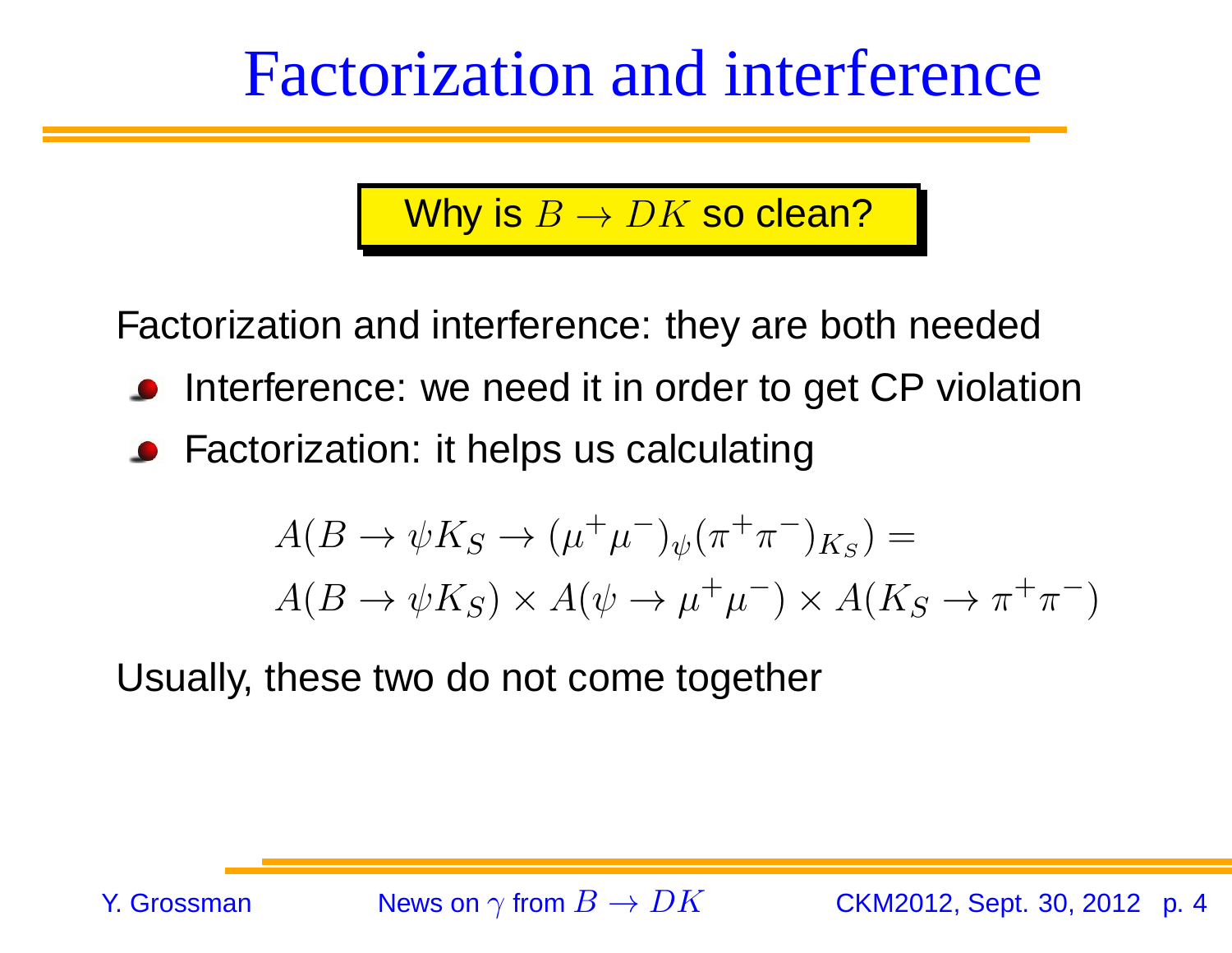# $\frac{B \rightarrow DK: \text{both}}{B}$

 $B \to D K$  is clean: we have factorization and interference

- $B \to DK$  and  $D \to f_D$  amplitudes factorized
- $B \to DK$  and  $B \to DK$  interfere
- Look for  $n$  different  $f_D$  states
- Look for  $k$  different  $B \to DK(X)$  decays
- $n+k$  amplitudes and  $n\times k$  observables

All hadronic parameters can be measured



Y. Grossman

n  $\gamma$  from  $B\to$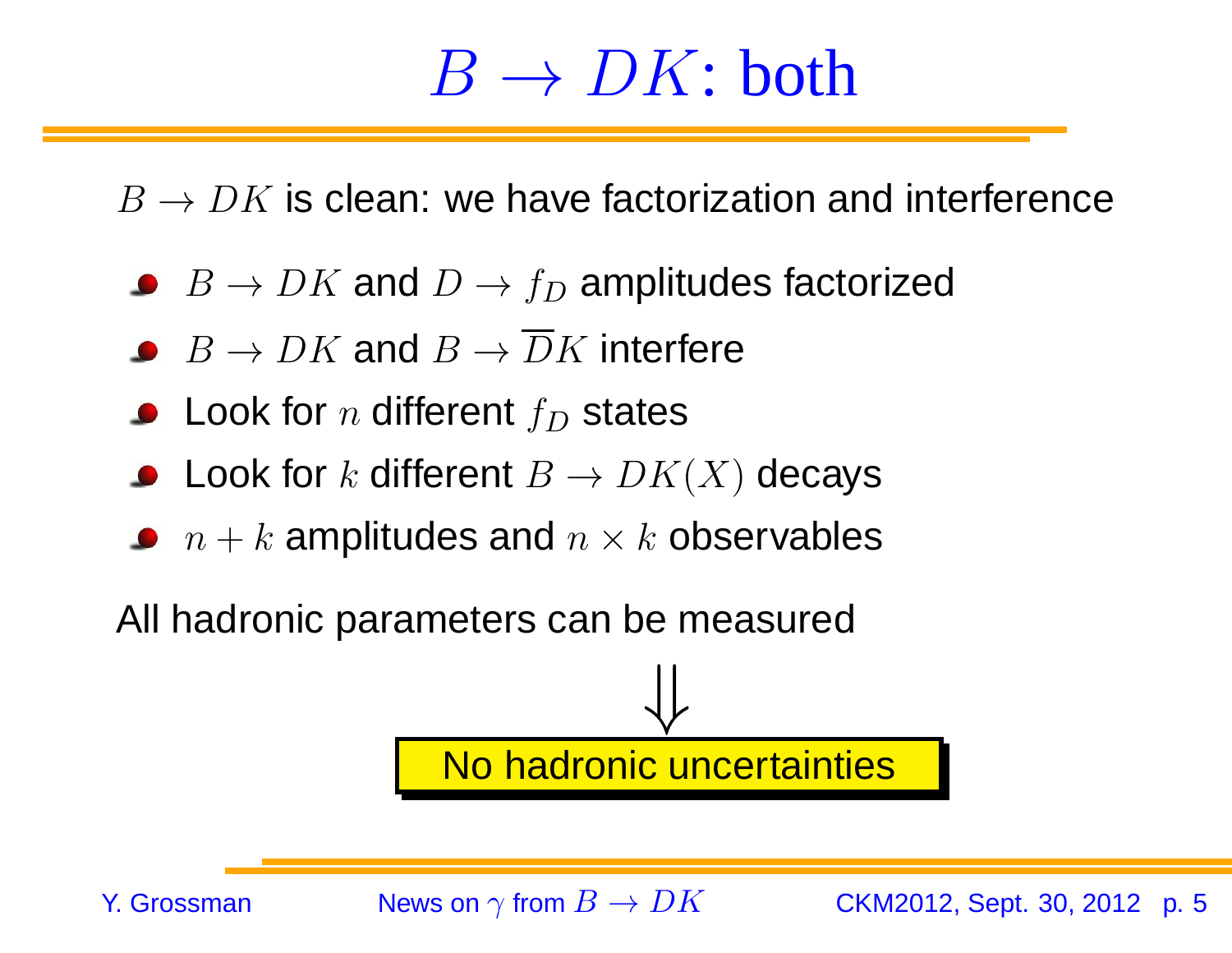# **Assumptions**

- Naively, there are several assumptions that are good tofew  $\times$   $10^{-3}$ 
	- No charm mixing
	- One *D* decay amplitude
	- $K_S$  is a CP eigenstate
- How good these assumptions are?
- Can we correct for them?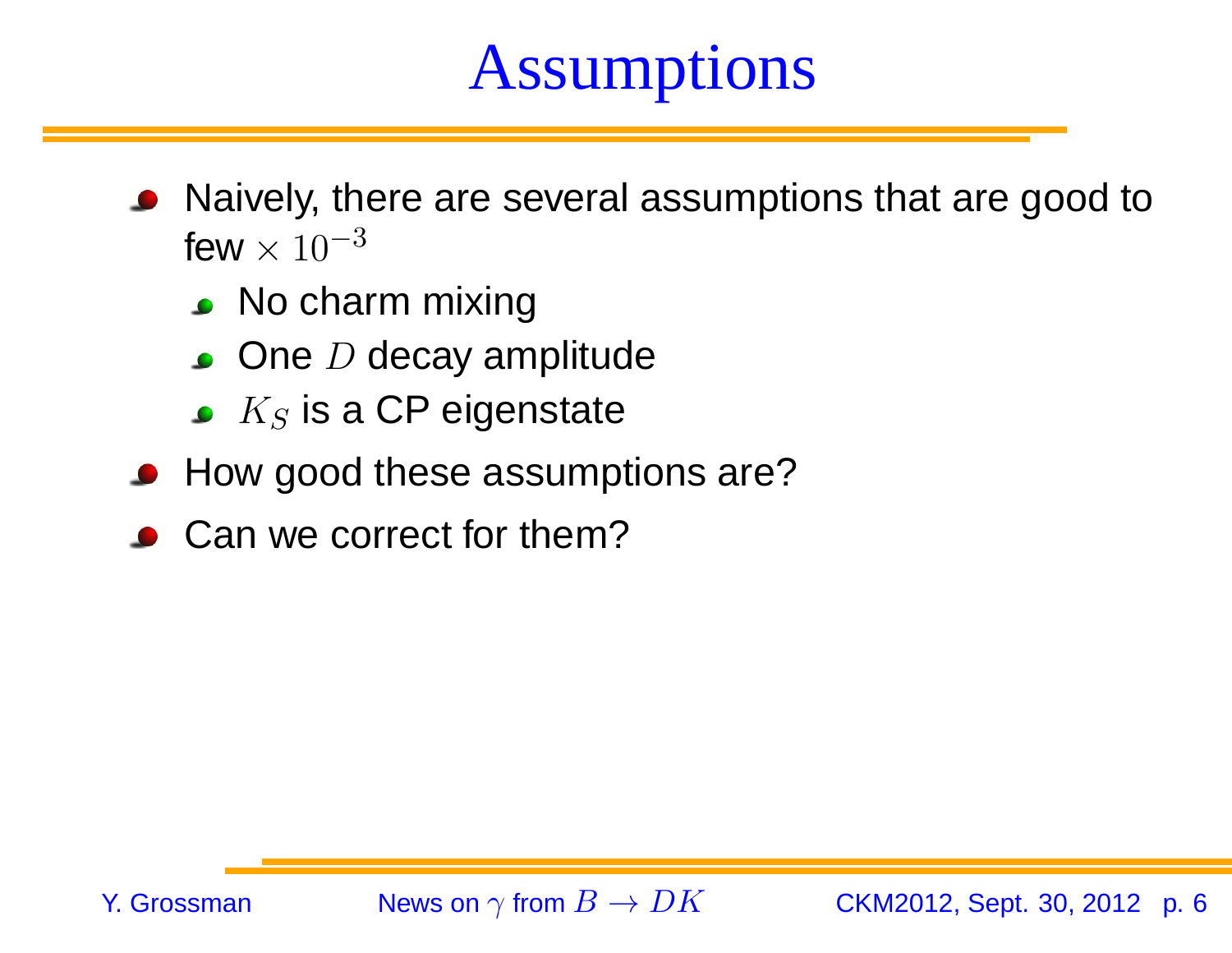# Charm mixing

Y. Grossman

n  $\gamma$  from  $B\to$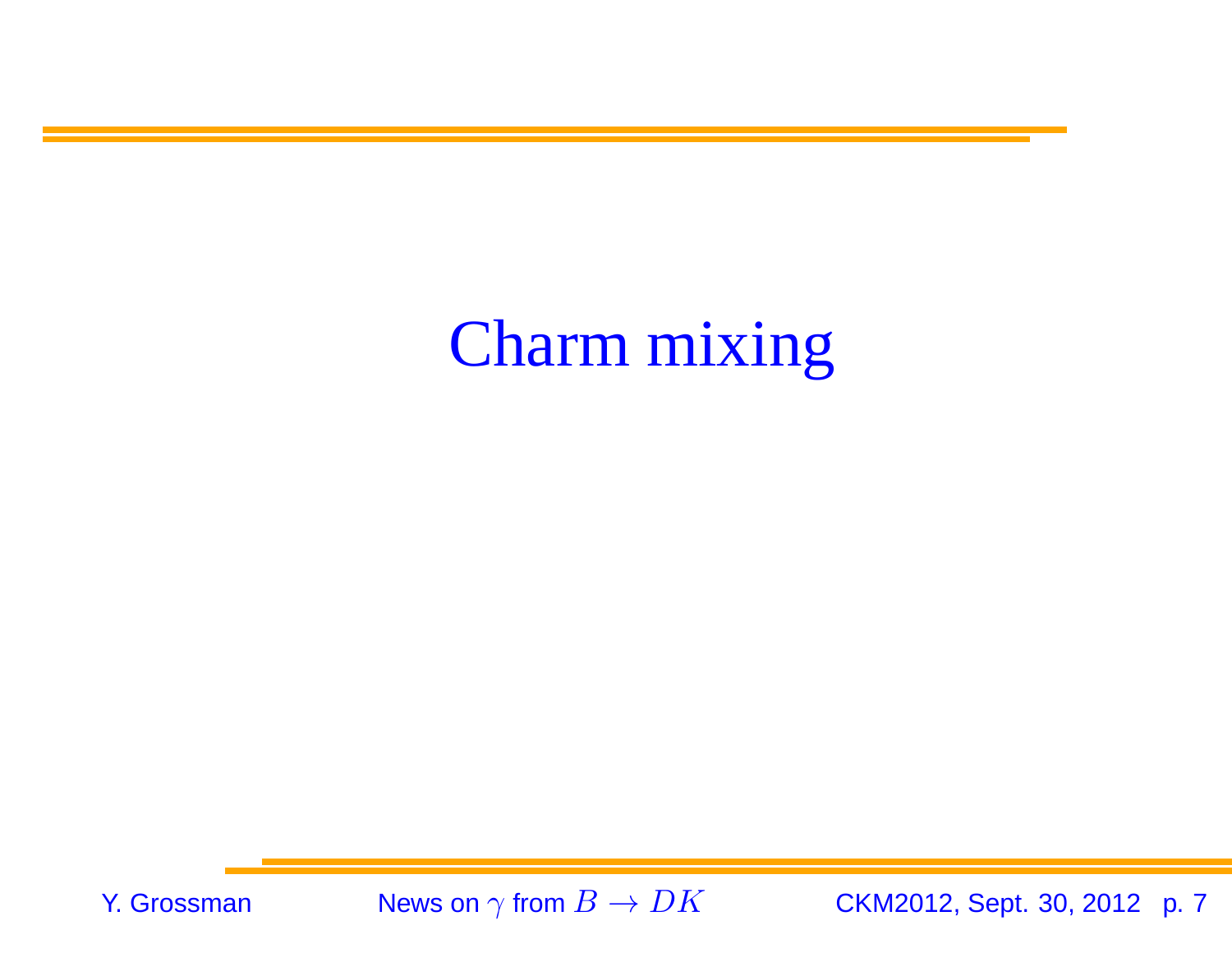### Effect of charm mixing

YG, Soffer, Zupan, hep-ph/0505270; Bondar, Poluektov, Vorobiev, arXiv:1004.2350

- We assume the SM (always!)
- We expect correction of order  $x_D$  $_D$  and  $y_D$

$$
x \equiv \frac{\Delta m}{\Gamma} \sim 10^{-2} \qquad y \equiv \frac{\Delta \Gamma}{2\Gamma} \sim 10^{-2}
$$

• For CP conserving mixing, the effect is much smaller

- $O(x$ 2 $, y<sup>2</sup>$ 2 $^2)/r_D$  $_D$  for ADS  $\,$
- Very small in Dalitz.  $r_{B}\,x$  if charm data is used
- **It can be corrected for**
- Overall, it does not seem to be <sup>a</sup> problem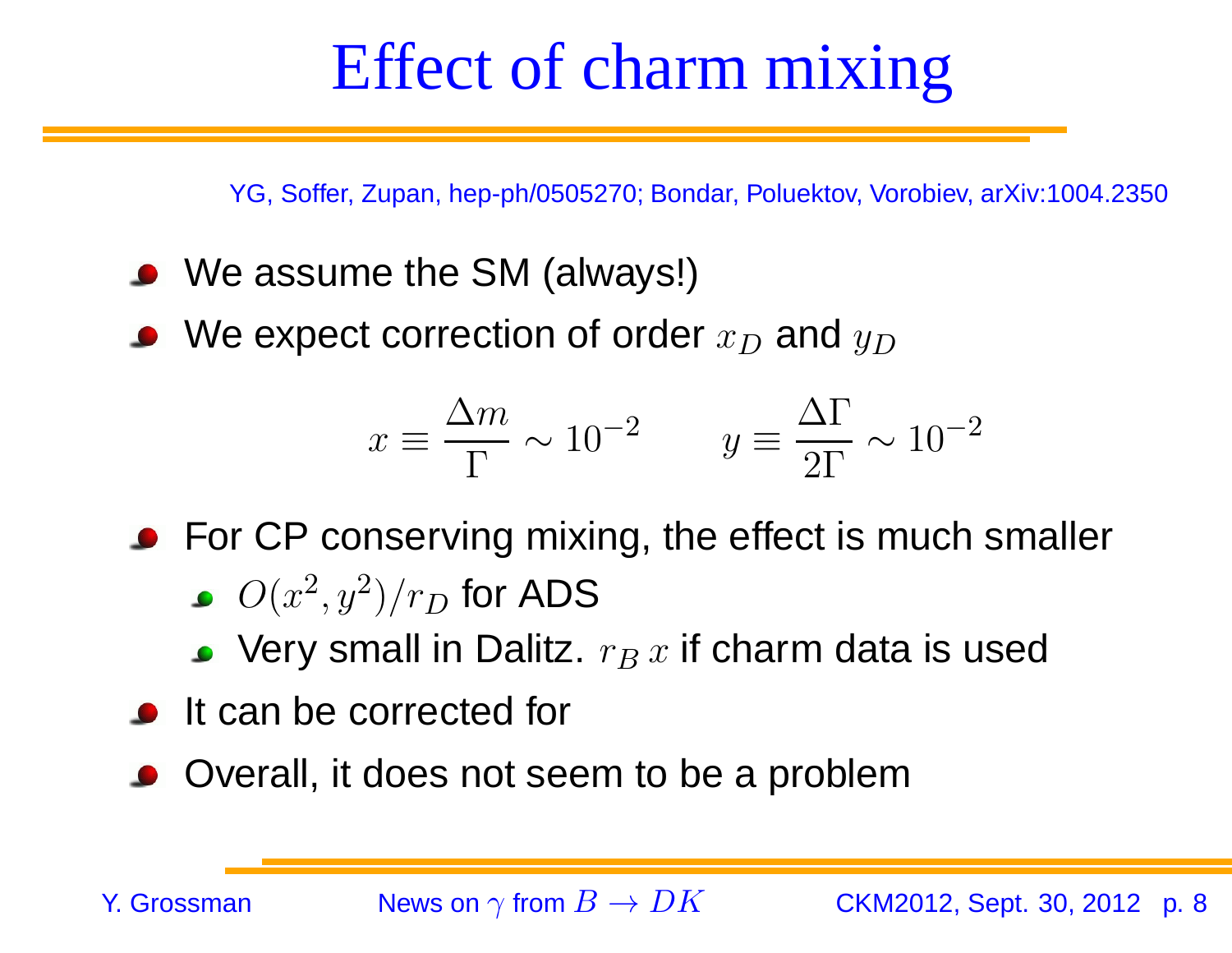## CPV in charm decay

Y. Grossman

 $\gamma$  from  $B\to$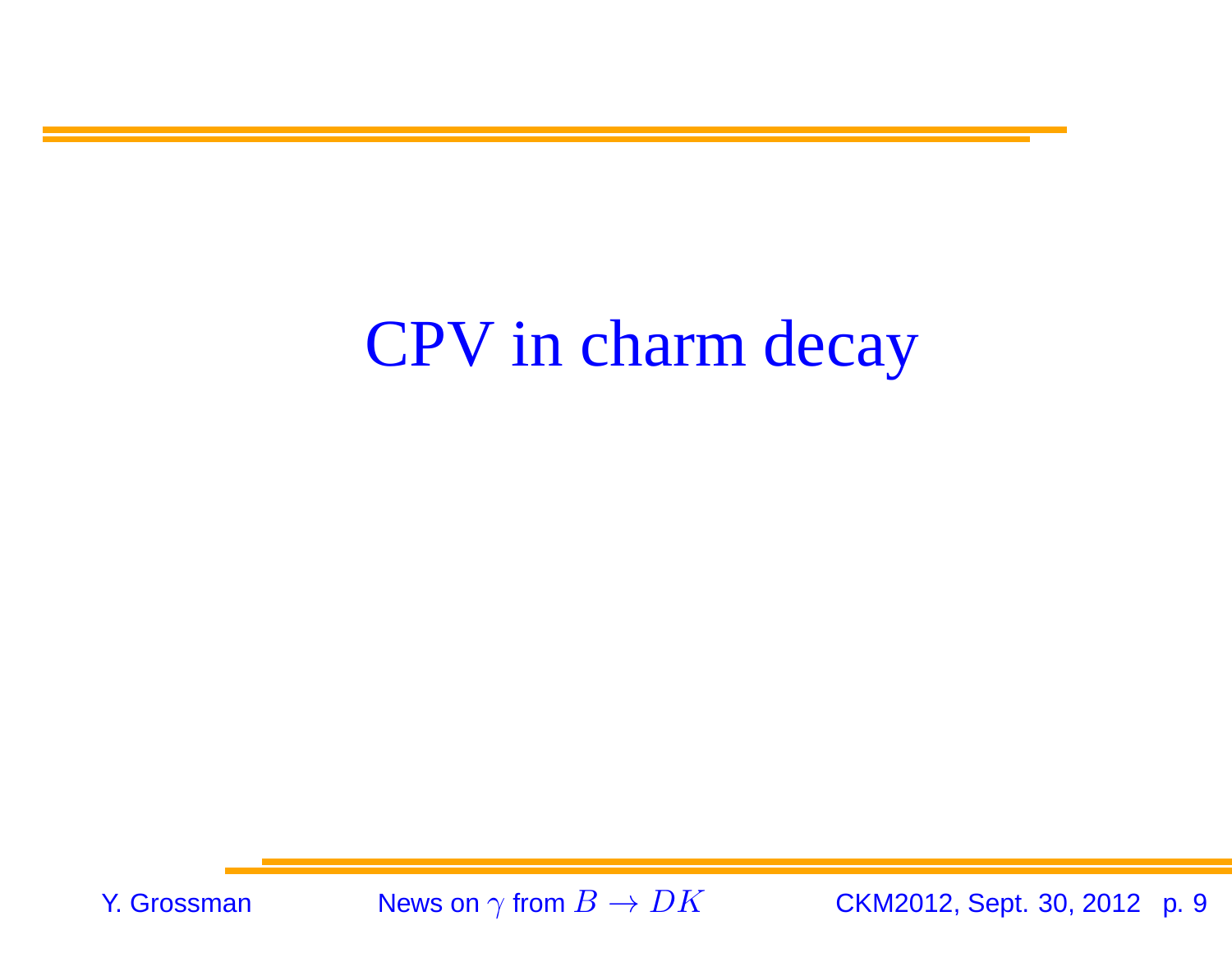#### Direct CPV

- CP violation in SCS decays is of order few  $\times$   $10^{-3}$
- Again, we assume the SM, and assume that the data is explained by the SM
- We expect corrections of order  $a_{\rm CP}$
- Relevant only to cases when the  $D$  decays to a SCS<br>final state final state
- The effect is enhanced by  $1/r_{B}$
- While the effect is at the  $1\%$  level it not a big worry:
	- **In principle it can be corrected (GLW becomes ADS)**
	- The effect cancels to a large degree when we add  $K^+K^-$  and  $\pi^+\pi^-$

Y. Grossman

n  $\gamma$  from  $B\to$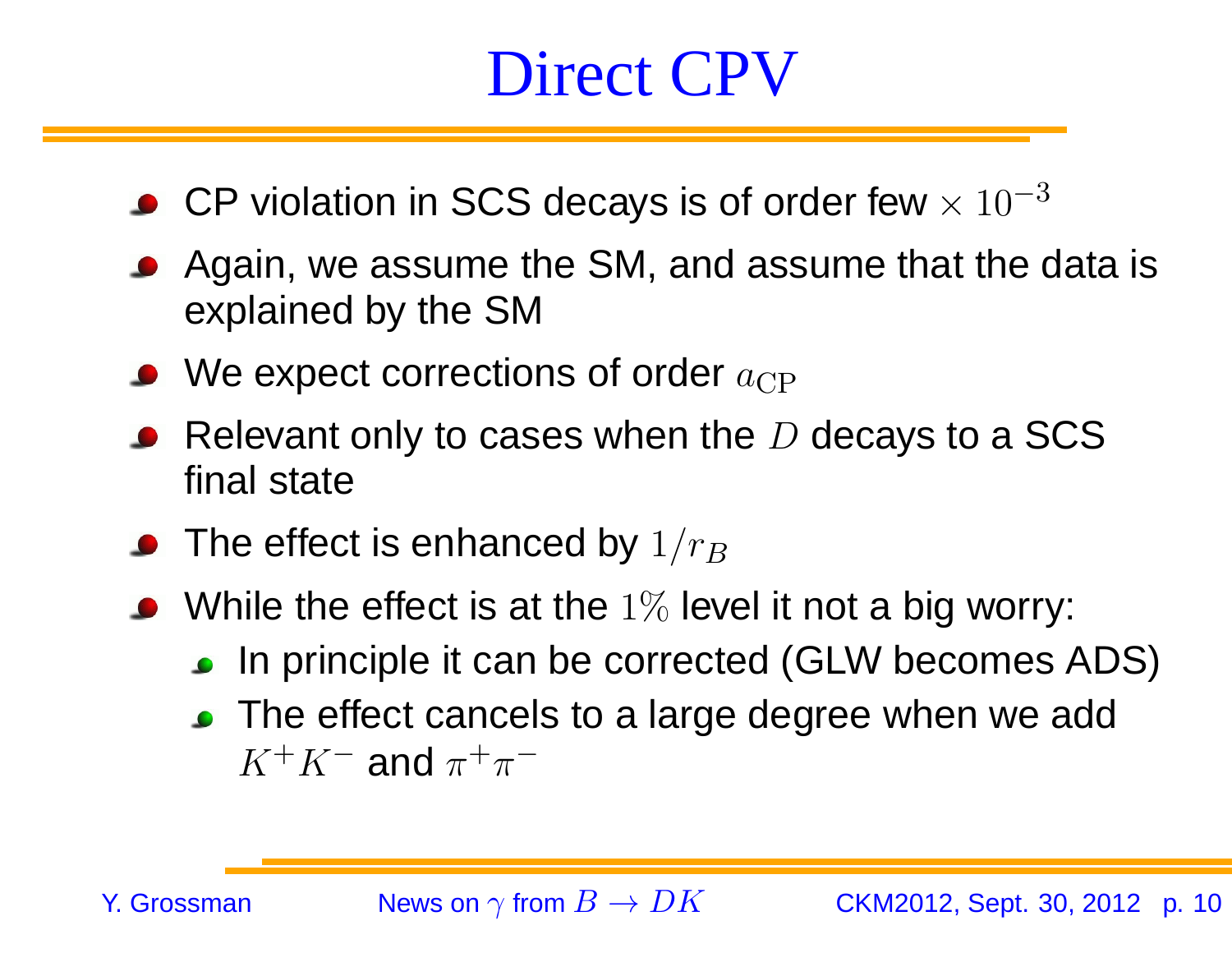#### CPV in kaons

Y. Grossman

n  $\gamma$  from  $B\to$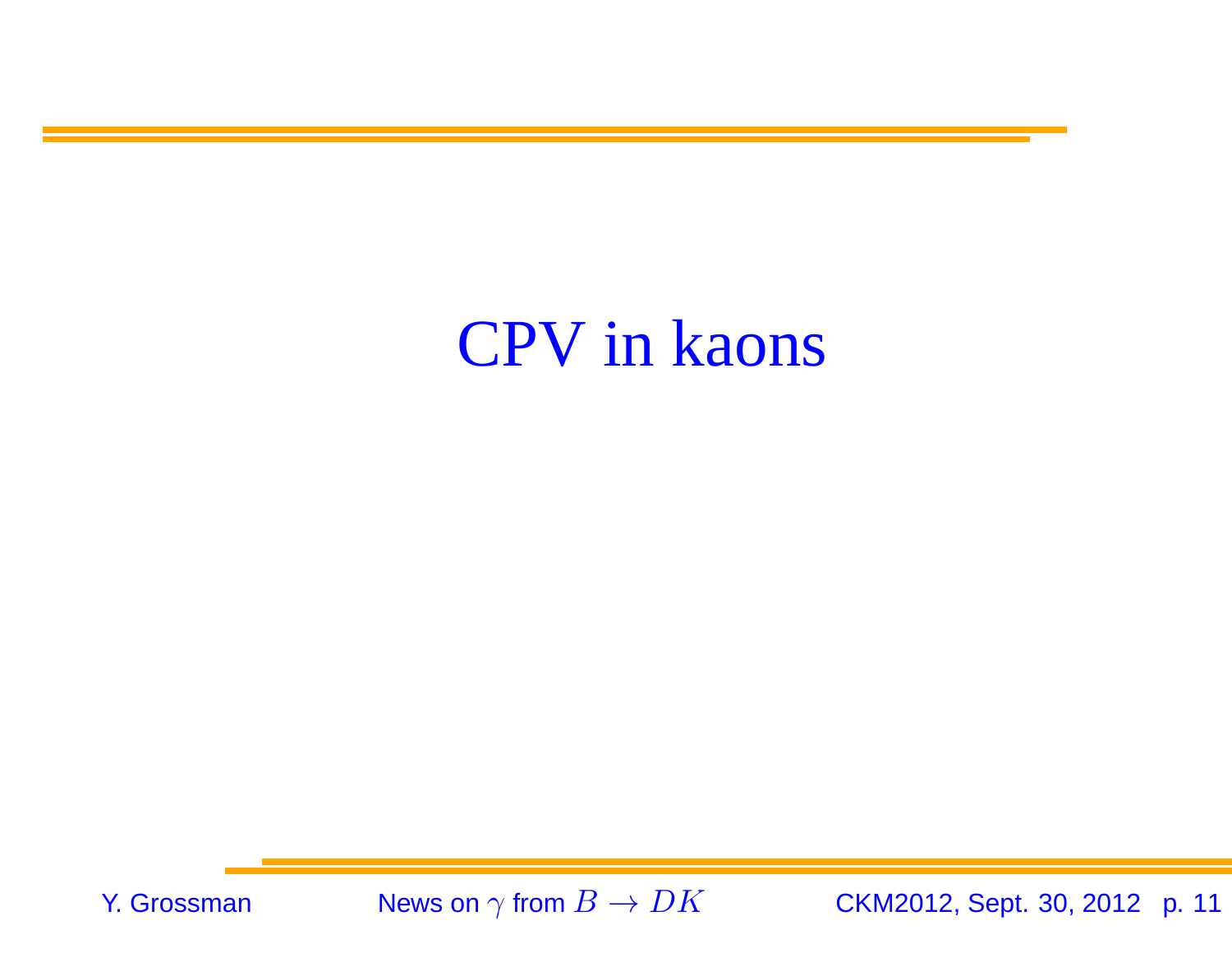#### Kaons CPV

Before we get to  $B \to DK$ , look at  $\tau^-\to K_S\pi^-\nu$ . We define

$$
A_{\tau} \equiv \frac{\Gamma(\tau^+ \to \pi^+ K_S \bar{\nu}_{\tau}) - \Gamma(\tau^- \to \pi^- K_S \nu_{\tau})}{\Gamma(\tau^+ \to \pi^+ K_S \bar{\nu}_{\tau}) + \Gamma(\tau^- \to \pi^- K_S \nu_{\tau})}
$$

Babar reported an  $O(3\sigma)$  deviation from the SM

$$
A_{\tau} = -(3.6 \pm 2.3 \pm 1.1) \times 10^{-3}
$$

**•** The SM prediction is

$$
A_{\tau} = +(3.6 \pm 0.1) \times 10^{-3}
$$

The discrepancy is not due to an odd numbers of signmistakes

Y. Grossman

n  $\gamma$  from  $B\to$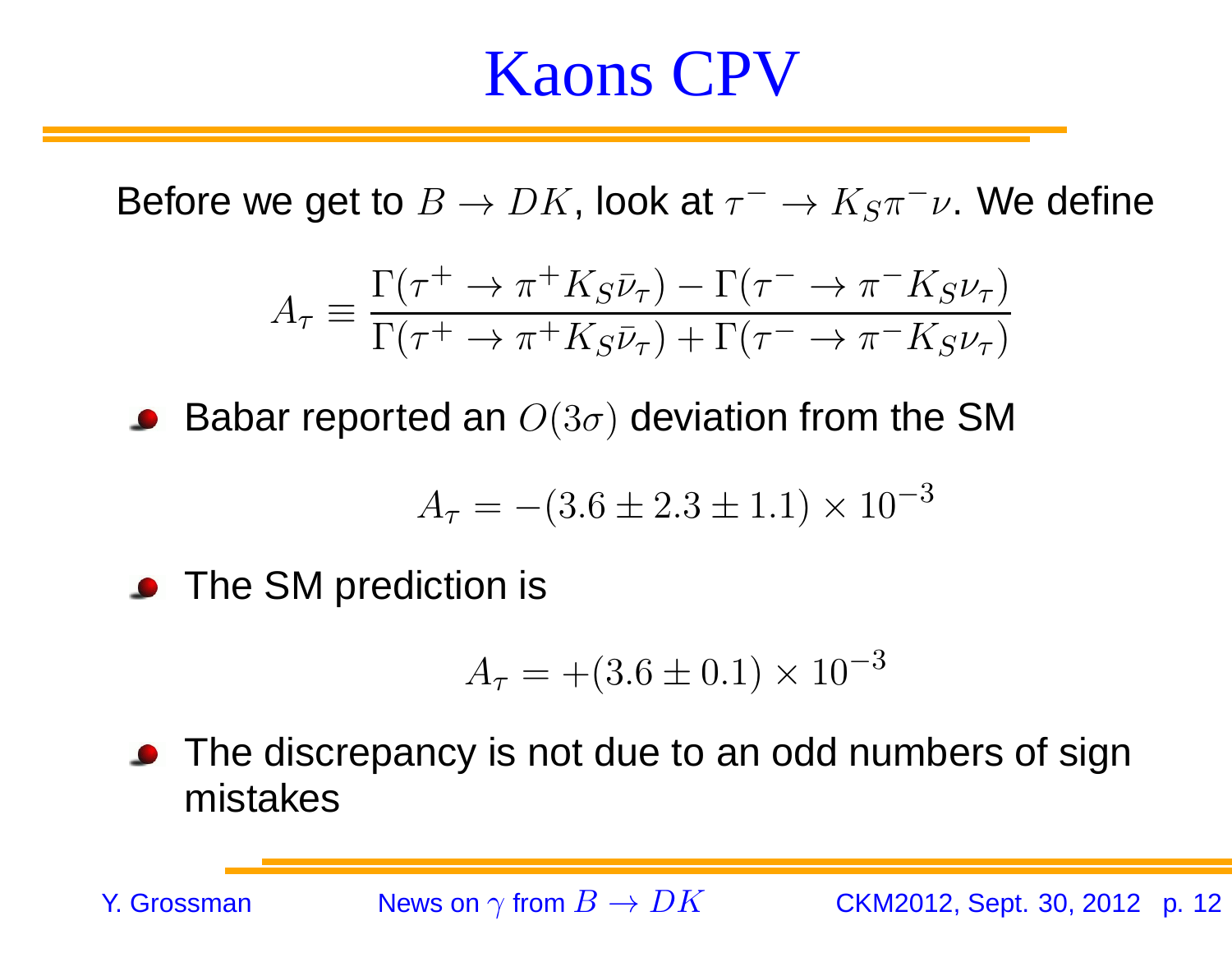#### Kaon induced CPV

What we have is

$$
\tau^+ \to K^0 \pi^+ \bar{\nu} \qquad \tau^- \to \overline{K}^0 \pi^- \nu
$$

We detect the kaon as  $K_S$ 

$$
\langle K_S | K \rangle = p \qquad \langle K_S | \overline{K} \rangle = q
$$

Then we get an asymmetry

$$
a_{\rm CP} \propto |p|^2 - |q|^2 = 2Re(\epsilon_K) \approx 3.3 \times 10^{-3}
$$

What about  $K_L$ ?

Both  $\tau\to K_S$  and  $\tau\to K_L$  have the same asymmetry.<br>What is sairs an? **Contract Advised Street** What is going on?

Y. Grossman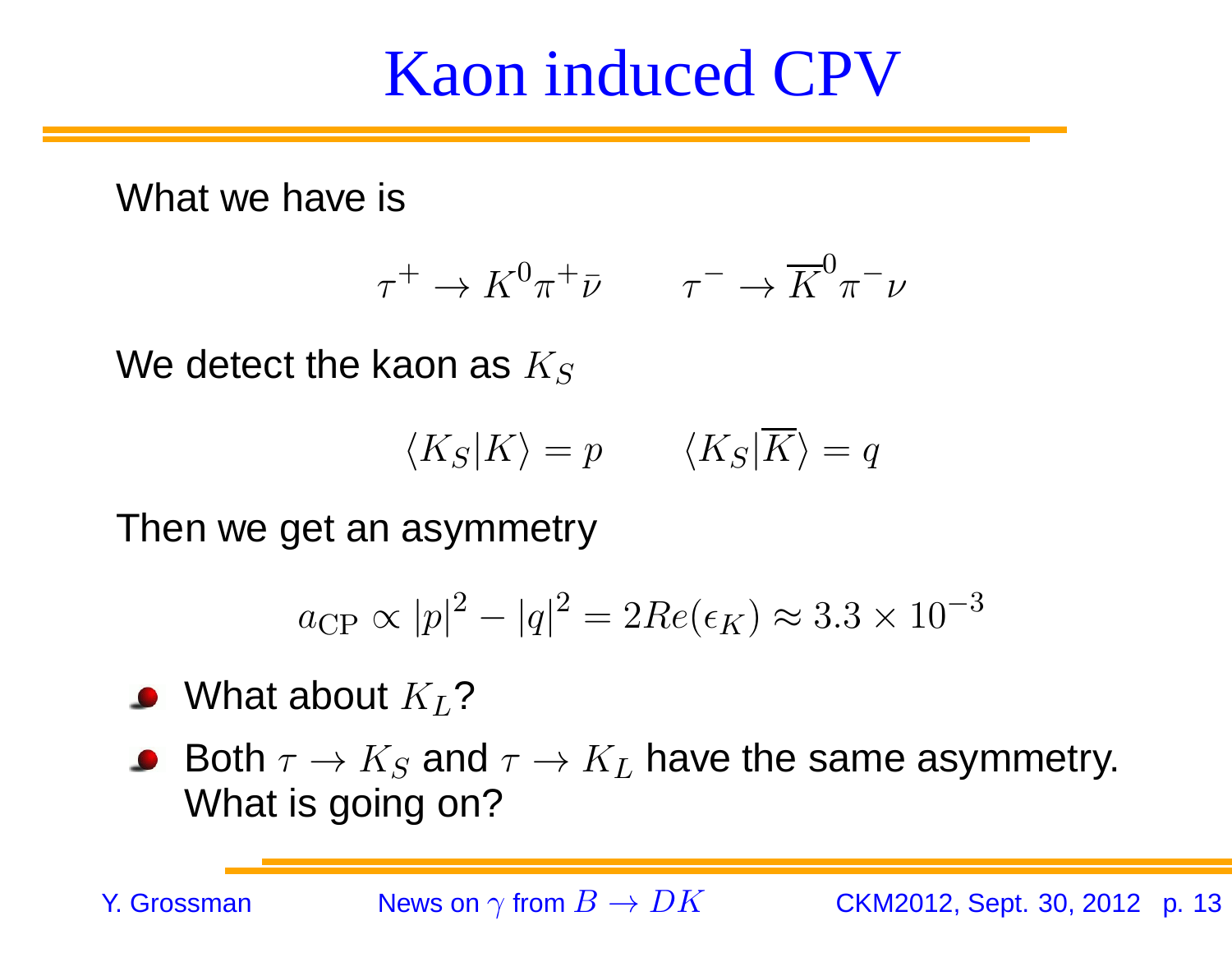# Interference,  $K_S$  and CPT

- We cannot tag a  $K_S.$  We just see two pions
- There is <sup>a</sup> CPV effect due to the interference between $K_S$  and  $K_L$
- Recall,  $K_S$  and  $K_L$  are not orthogonal states
- The CPV effect due to the interference is exactly twice that of  $K_S$  but with opposite sign. CPT is restored
- Experimentally, the effect due to  $K_S$  and interference terms are what was measured
- The SM prediction depends on the time cut. For Babar it is small correction, but can be important for LHCb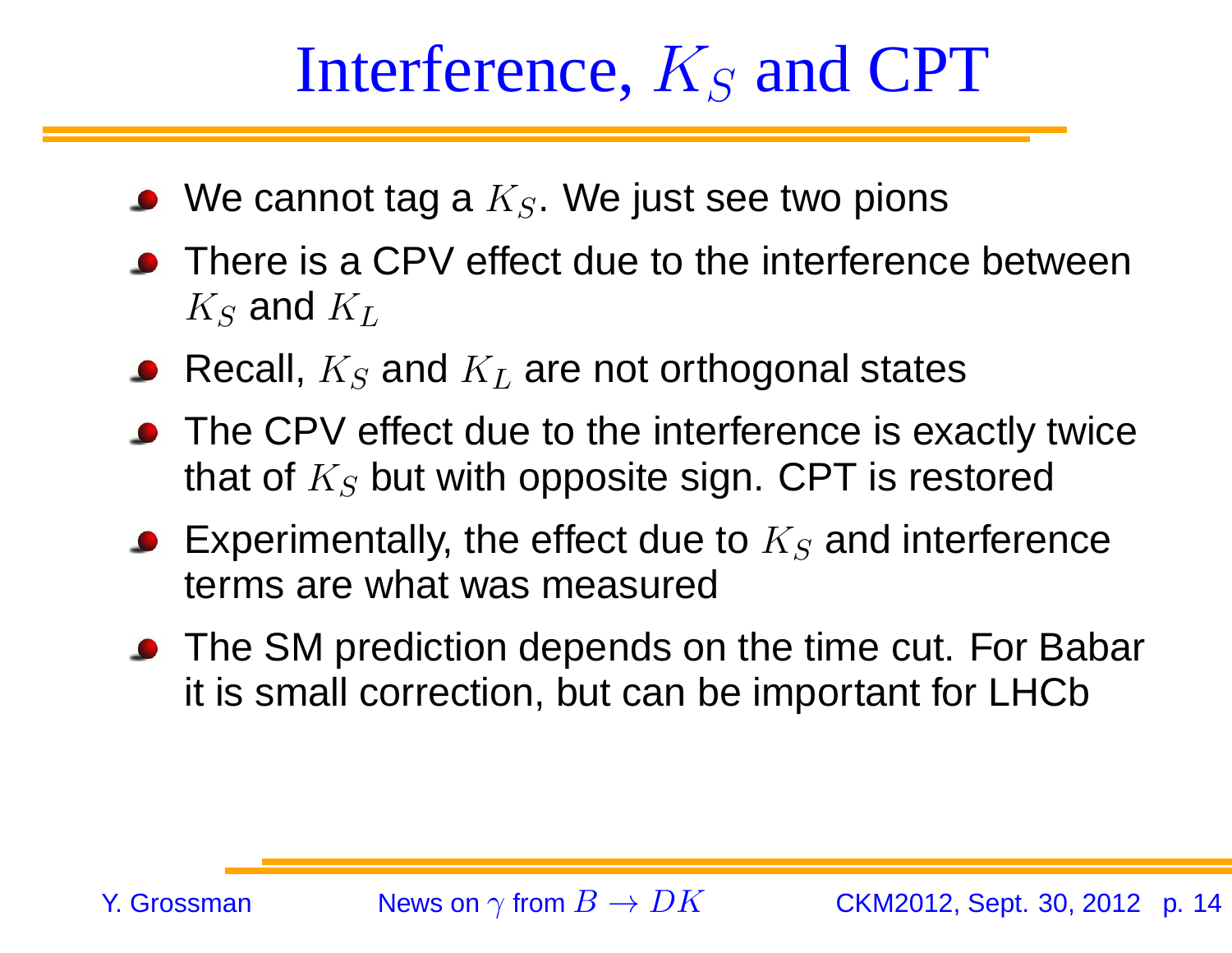# Back to  $B \to D K$

- This effect is important when we have  $K_S$  somewhere
	- $B^0 \rightarrow D K_S \ \overline{D} \rightarrow K_S +$
	- $D \rightarrow$
- $\bullet\;\; D\to K_S\pi^+\pi^- \ \blacksquare$ We expect it to be of order  $\epsilon_K$
- Depend on the cut
- Can be corrected for

Thus, while interesting theoretically, kaon CPV effects arenot a big issue for  $\gamma$  determination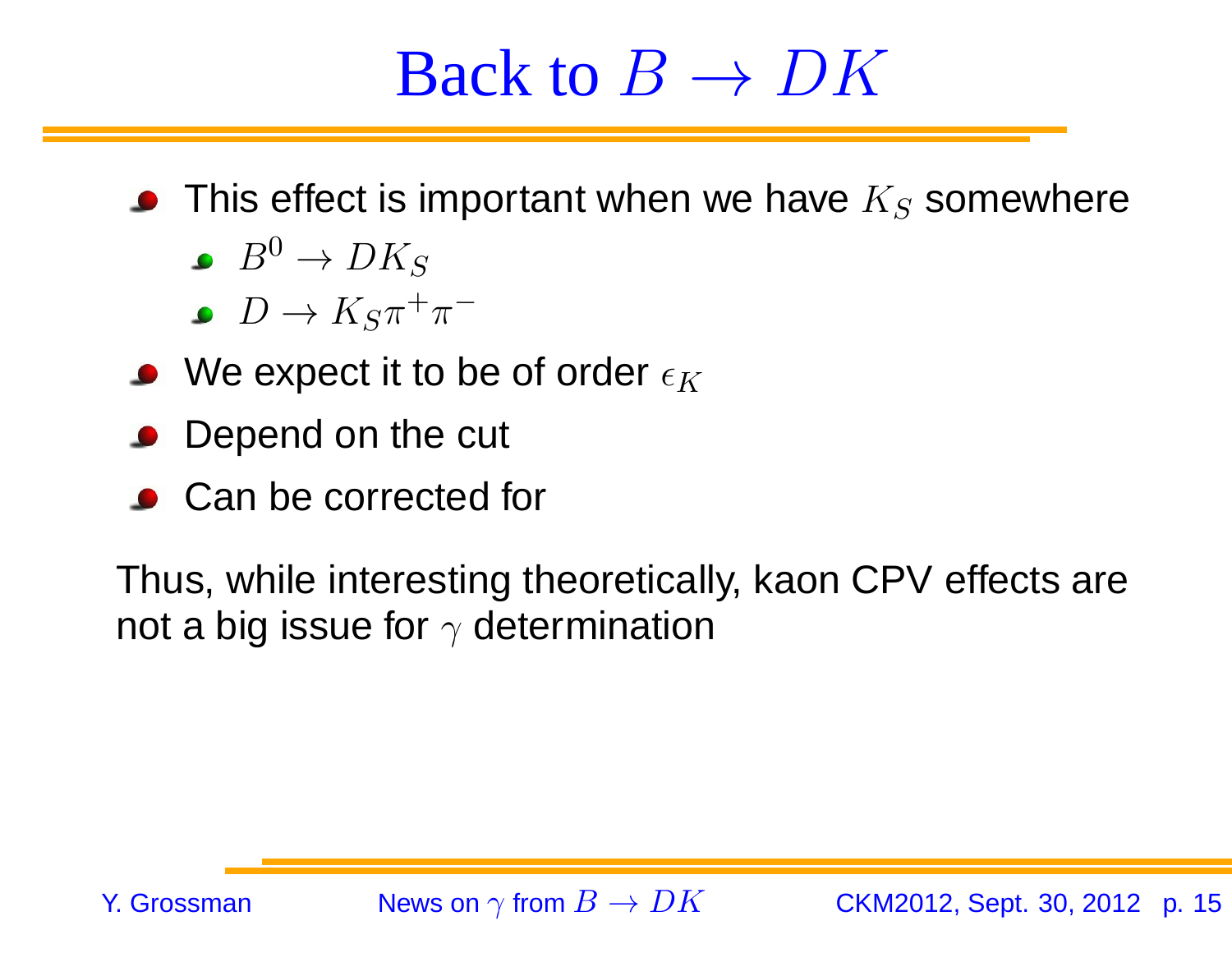### Conclusions

Y. Grossman

n  $\gamma$  from  $B\to$